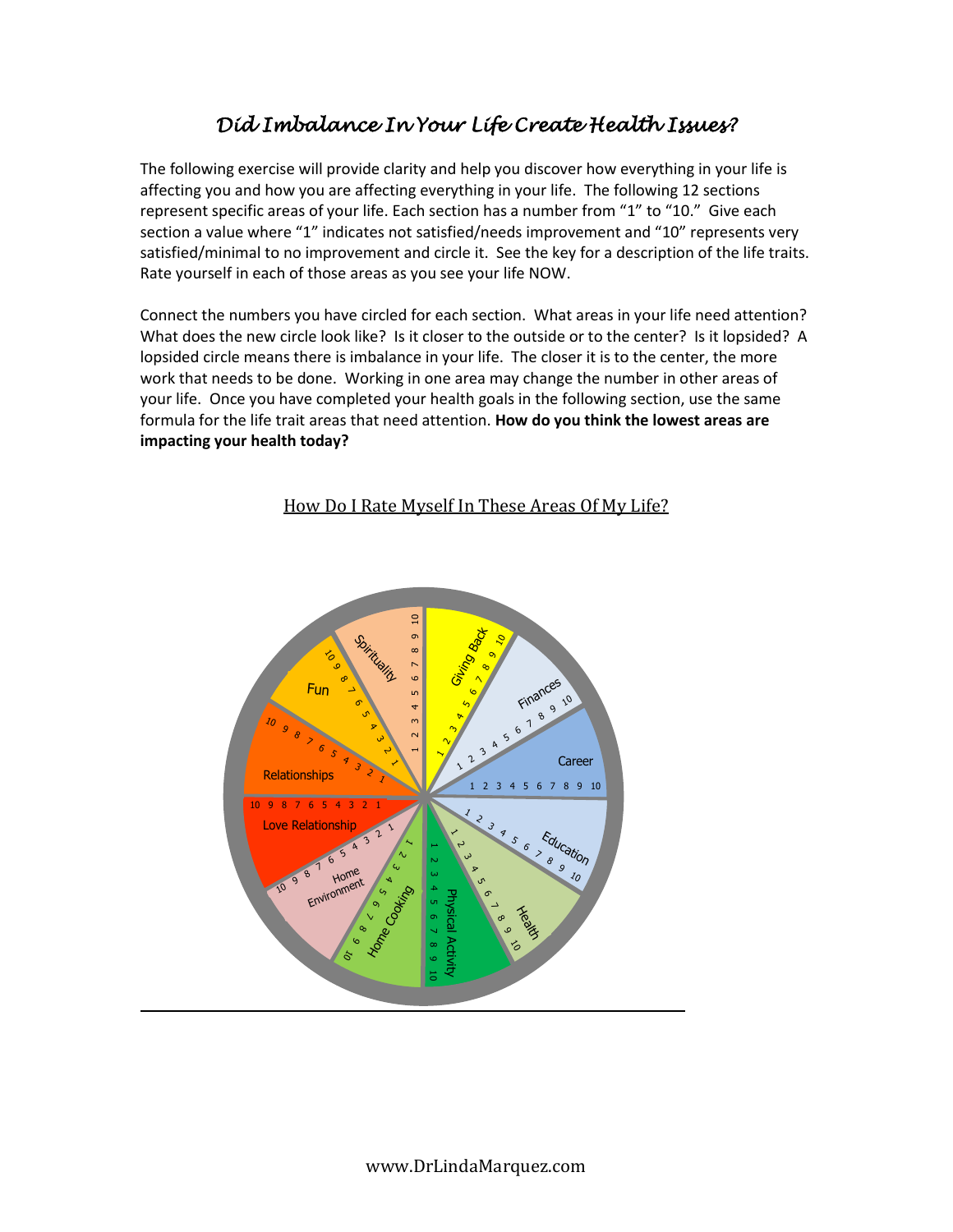## *Life trait keys*

- Giving back tithe, volunteer work, community service, helping others
- Finances/money are you a spender, saver or planner? Do you manage your money well?
- Career/work fulfillment in and commitment to your current occupation
- Education/learning college classes, seminars, community classes, learning something new regularly
- Health as it relates to your body, energy, free of negative symptoms
- Physical Activity– working out, fitness classes, group workouts
- Home cooking do you cook meals at home frequently?
- Home environment –is there organization at home? Is there harmony and peace in the home?
- Love relationship is there a deep love connection and appreciation for your spouse or partner?
- Relationships are you holding on to resentment or have not forgiven someone (family, friends, siblings, former business associate, coworker, former spouse)
- Fun are you doing something fun and exciting (ski diving, boating, skiing, camping) on a regular basis?
- Spirituality do you have peace and joy in your life?

## *What is my WHY?*

**\_\_\_\_\_\_\_\_\_\_\_\_\_\_\_\_\_\_\_\_\_\_\_\_\_\_\_\_\_\_\_\_\_\_\_\_\_\_\_\_\_\_\_\_\_\_\_\_\_\_\_\_\_\_\_\_\_\_\_\_\_\_\_\_\_\_\_\_\_\_\_\_\_\_\_\_\_\_\_\_\_\_\_\_\_\_\_\_** 

**\_\_\_\_\_\_\_\_\_\_\_\_\_\_\_\_\_\_\_\_\_\_\_\_\_\_\_\_\_\_\_\_\_\_\_\_\_\_\_\_\_\_\_\_\_\_\_\_\_\_\_\_\_\_\_\_\_\_\_\_\_\_\_\_\_\_\_\_\_\_\_\_\_\_\_\_\_\_\_\_\_\_\_\_\_\_\_\_** 

**\_\_\_\_\_\_\_\_\_\_\_\_\_\_\_\_\_\_\_\_\_\_\_\_\_\_\_\_\_\_\_\_\_\_\_\_\_\_\_\_\_\_\_\_\_\_\_\_\_\_\_\_\_\_\_\_\_\_\_\_\_\_\_\_\_\_\_\_\_\_\_\_\_\_\_\_\_\_\_\_\_\_\_\_\_\_\_\_** 

**\_\_\_\_\_\_\_\_\_\_\_\_\_\_\_\_\_\_\_\_\_\_\_\_\_\_\_\_\_\_\_\_\_\_\_\_\_\_\_\_\_\_\_\_\_\_\_\_\_\_\_\_\_\_\_\_\_\_\_\_\_\_\_\_\_\_\_\_\_\_\_\_\_\_\_\_\_\_\_\_\_\_\_\_\_\_\_\_** 

**1. Why do you want to get healthy or lose weight?\_\_\_\_\_\_\_\_\_\_\_\_\_\_\_\_\_\_\_\_\_\_\_\_\_\_\_\_\_\_**